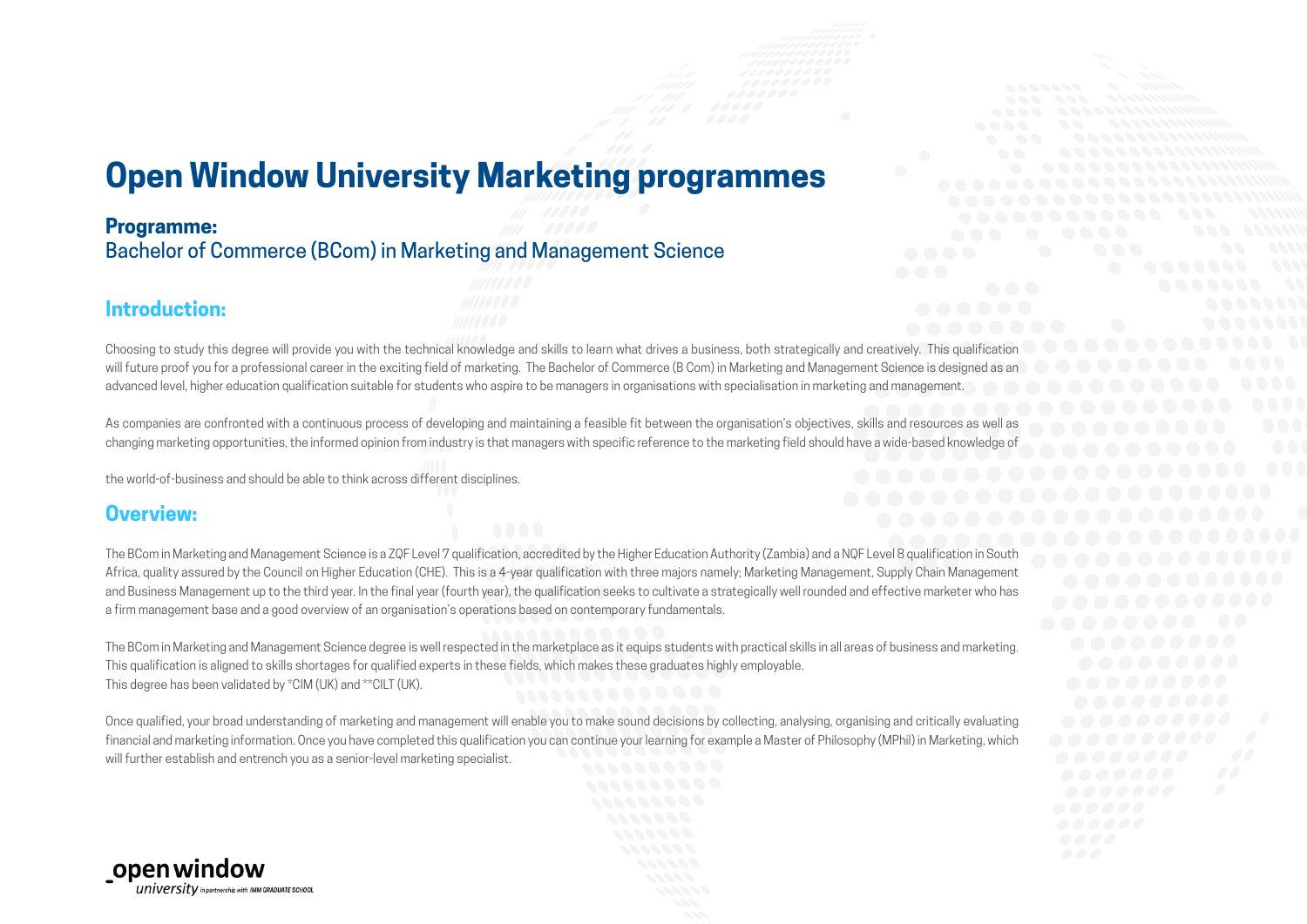# BCom in **Marketing and Management Science**

#### **Aim of the programme**

open window

 $university$  in partnership with IMM GRADUATE SCHOOL

- To provide students who want to enrol for advanced studies in marketing, management and supply chain management with a sound academic base, to apply their skills and for further advancement in careers and academic studies in the field of marketing, supply chain and management science.
- To develop students who are competent leaders with applied economic, management, supply chain, and marketing skills as well as generic cross-functional knowledge and skills to steer sustainable development, growth and prosperity in the most appropriate direction.
- To provide students in the private, public and voluntary sectors with comprehensive and in-depth knowledge of the principles, major theories and paradigms, skills, methods and technology of the science and profession of the field of marketing, management and supply chain management. This is in order to promote sustainable growth and development and maximise prosperity in all sectors of the economy and society at large.
- To equip students to deal effectively with challenges that affect the growth and profitability of the organisation, the marketing manager must implement processes that will optimise the competitive position of the organisation by maximising the anticipation of environmental changes and unexpected internal competitive demands. Although the scope of marketing management is quite broad, it is very important for senior marketing manager to be able to produce and implement a well-articulated and defined strategy.
- To target senior marketing managers to ensure they effectively understand and implement the set of decisions and actions that will result in the formulation and implementation of a strategic marketing plan, designed to achieve an organisation's objectives. This will involve the planning, directing, organising and controlling of marketing strategy-related decisions and actions, and being able to respond to the challenges posed by the organisation's internal and external including international environments.

### **Mode of Delivery:**

This qualification is primarily offered in an online distance format, augmented by a variety of additional content. The core material is available in a compelling digital presentation, complete with selfassessment opportunities, links to further material, articles of interest, and more. This digital platform called eLearn, also serves as the primary point of contact and communication on academic and administrative matters with a dedicated team to respond to student queries. As a distance programme, the focus is firmly on a student-centred approach where students, despite the distance, have a sense of community. The content delivery is supported by learning resources to assist students. These resources include:

- eStudy Guides (interactive online study guide, which include multi-media for authentic learning, on eLearn)
- Textbooks (where applicable)
- ePacers (in electronic format) to assist students with time management and the identification of outcomes to be achieved per section
- Additional resources on the learning management system eLearn (including additional reading, self-assessments which provide immediate feedback and past exam papers (Final Assessments)
- eLibrary ProQuest Platform
- Module Assessment Feedback Reports formative feedback on common errors and areas for improvement
- eDiscussion Forum A forum for discussion among students and module Lecturers, available on the eLearn platform
- eMasterclasses (live and recorded for students to download)
- Harvard Referencing System a protocol for referencing which dictates the form, format and style of citation and referencing
- Exam Technique workshops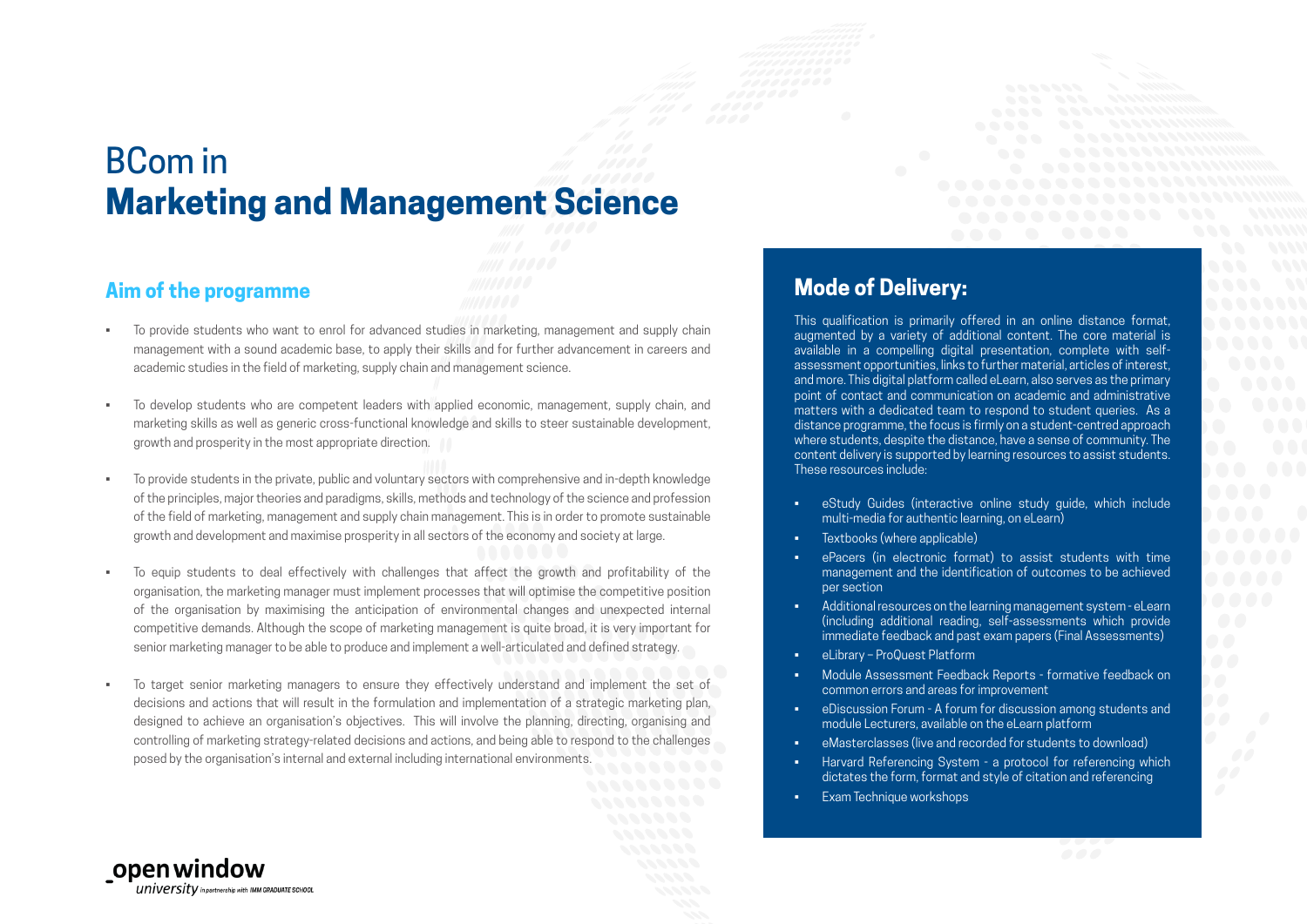# BCom in **Marketing and Management Science**

#### **Curriculum**

|                     | Year 1                                                                                                                                                             | Year 2                                                                                                                                                  | Year <sub>3</sub>                                                                                                                                                              | Year 4                                                                                                                                                                                                                  |
|---------------------|--------------------------------------------------------------------------------------------------------------------------------------------------------------------|---------------------------------------------------------------------------------------------------------------------------------------------------------|--------------------------------------------------------------------------------------------------------------------------------------------------------------------------------|-------------------------------------------------------------------------------------------------------------------------------------------------------------------------------------------------------------------------|
| <b>Core modules</b> | - Academic Skills<br>Development<br>$-$ Business<br>Management 1<br>- Business Statistics<br>- Economic Principles<br>- Financial<br>Management 1<br>- Marketing 1 | - Business<br>Management 2<br>- Financial<br>Management 2<br>- Marketing 2<br>Research Theory<br>÷.<br>- Sales and<br><b>Key Accounts</b><br>Management | - Business<br>Management 3<br><b>Business Project</b><br>$\equiv 1$<br>- Digital Marketing<br>Applications<br>$-$ Marketing 3<br>Marketing<br>$\sim$ .<br>Research:<br>Project | - Advanced Strategic Marketing<br>- Advanced Brand Management<br>- Advanced Digital Marketing<br>- Advanced Marketing<br>Applications Report<br>- Advanced Research: Theory<br>- Advanced Marketing Research:<br>Report |
| <b>Electives</b>    | - Supply Chain<br>Management 1<br>or<br>Project<br>$\sim$ .<br>Management 1                                                                                        | - Supply Chain<br>Management 2<br>or<br>Project<br>$\equiv 1$<br>Management 2                                                                           | - Supply Chain<br>Management 3<br>or<br>- Project<br>Management 3                                                                                                              |                                                                                                                                                                                                                         |

## **Admission Criteria:**

**Undergraduate Entrance Requirements, Curricula, and Degree Regulations Zambian School Certificate:**

- A minimum of 5 x Ordinary Level subjects with Credit or better
- Mathematics must be one of the subjects
- English Language must be one of the subjects
- Completion of first year of 4-year bachelor's degree or completion of a three-year diploma

**Applications for Recognition of Prior Learning will be reviewed upon a case-by-case basis and is up to the discretion of the University Senate.**

### **Learning Outcomes:**

Demonstrating an understanding of a broad scope of management knowledge and how it applies to the disciplines of management, marketing and supply chain management.

Demonstrating a comprehensive understanding of the knowledge regarding economics, financial management, research as applied to marketing and supply chain activities in relation to the organisation and the business environment in general.

Collecting, analysing, organising and critically evaluating relevant economic, financial and marketing related information to make sound decisions in the organisation.

Evaluating, applying, and integrating marketing and supply chain knowledge and skills and general business principles to real life situations taking into account societal, ethical, and cultural considerations.